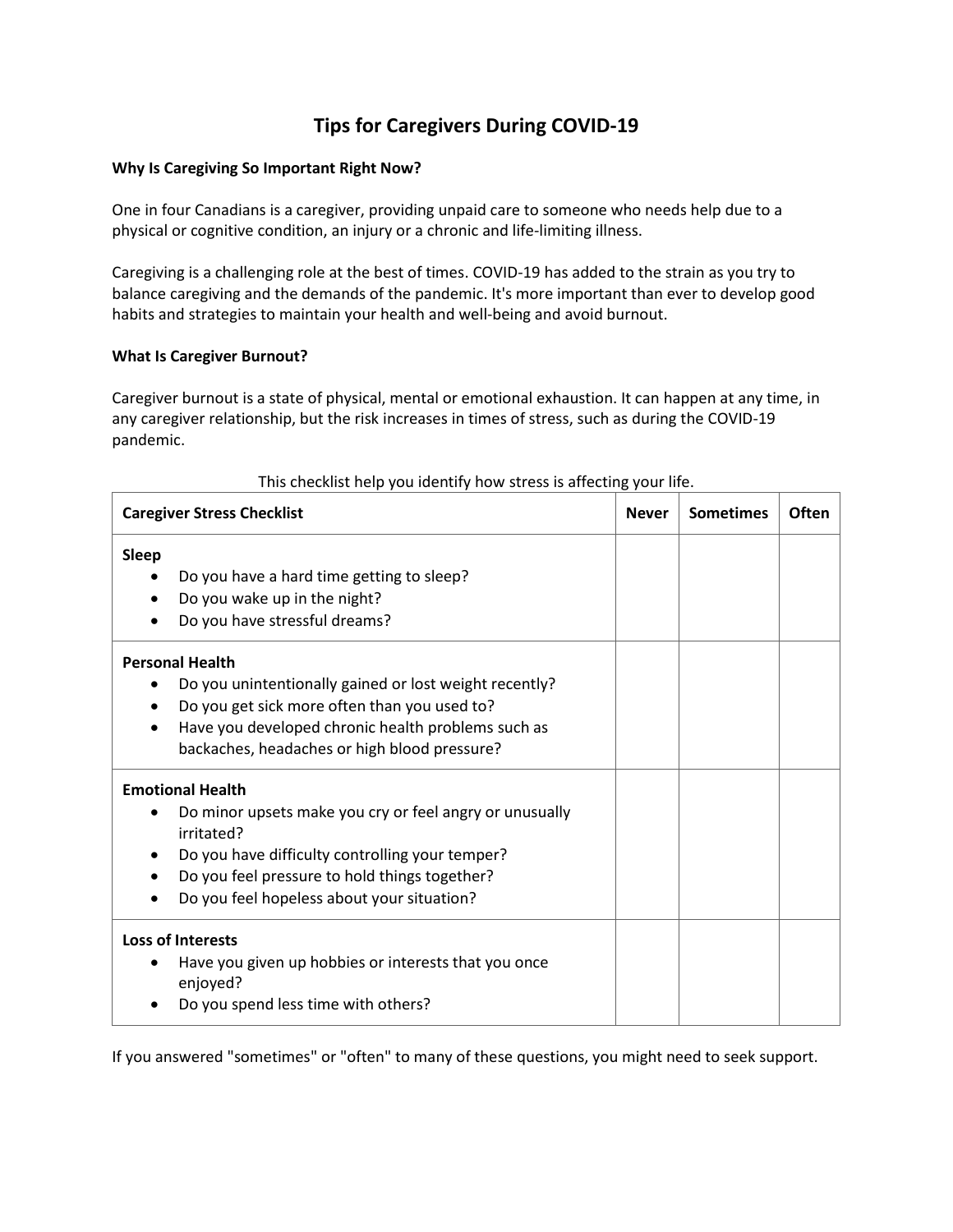## **How to Prevent or Reduce Caregiver Burnout**

Caregiving can quickly become overwhelming and unsustainable. That's why it is so important for you to own your well-being, and practice self-care. When you feel good in mind, body and spirit, you are a better caregiver. Caring for yourself isn't selfish. The person you are caring for needs you to be healthy. And self-care doesn't need to be a burden. Just a few minutes a day can make a big difference. Here are some ways to take care of yourself:

#### **Find Support**

- Stay connected to and spend time with family, friends and neighbours.
- Ask for and accept help.
- Don't keep problems to yourself. Seek support from family members, friends, other caregivers or a counsellor or therapist.
- Use community resources that support caregivers. See below for a list of organizations that can help.

#### **Nurture Your Mental Well-Being**

- Try mindfulness exercises such as meditation or creative visualization.
- Practice relaxation techniques, starting with deep breathing.
- Keep a regular sleep schedule.
- Plan little things to look forward to. It may be watching a movie, ordering takeout, reading a good book, getting something new to wear or going for a walk.

#### **Develop Healthy Habits**

- Nourish your body with healthy foods. Can't make it to the store? Get your groceries delivered or ask friends, family or neighbours to pick them up for you.
- Get regular exercise. It could be a walk, bike ride, yoga or anything else that gets you moving.
- Establish a daily routine and develop a calming ritual to help you unwind at the end of the day.

## **Have Hobbies and Recreation**

- Use spare moments to listen to your favourite music, radio show or podcast.
- Do things that bring you inner peace, such as taking a walk, gardening, listening to music, writing in your journal or reading.

## **Stay Positive and Realistic**

- Accept what you can't change and focus on what you can influence.
- Use positive self-talk and phrases such as "I can," and "I choose."
- Focus on the good things in your life. Practice living in the moment and enjoying life's simpler pleasures.
- Be flexible about plans and expectations. Take things one day at a time.
- Set priorities. Don't waste time or energy on unimportant things.
- Simplify necessary tasks and let go of perfectionism.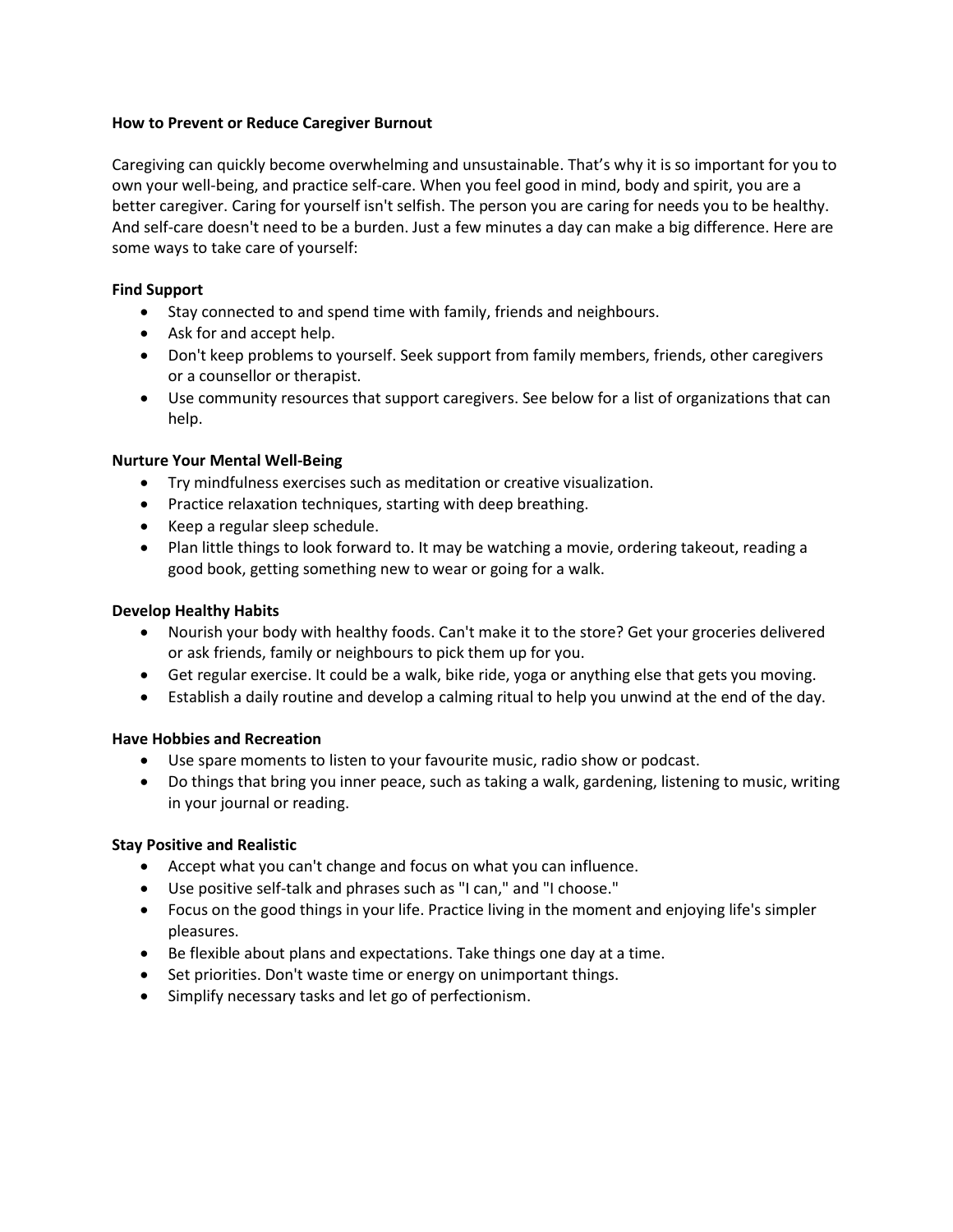# **Key Strategies for Caregivers During COVID-19**

# **Stay Informed and Know Your Limits**

Keep up to date on COVID-19 through credible sources, but limit how much news you take in. Too much media can hurt your mental health. The provincial and federal governments are both credible sources of information:

- [Government of New Brunswick](https://www2.gnb.ca/content/gnb/en/departments/ocmoh/cdc/content/respiratory_diseases/coronavirus.html)
- [Government of Canada](https://www.canada.ca/en/public-health/services/diseases/coronavirus-disease-covid-19.html)

# **Know the Signs and Risk Factors**

Get familiar with COVID-19 symptoms so you can identify them if you or your loved one gets sick. Certain groups of people, such as older adults and people with chronic diseases, are at a higher risk of developing serious complications from COVID-19. Many caregivers have health issues, so don't put yourself in unnecessary danger. The government websites have clear, current directives on social distancing, masks and other measures to keep yourself and others safe.

# **Be Prepared**

Having a plan in case you or your loved one gets sick can help reduce worry:

- Make a list of important phone numbers and post it somewhere prominent. Include your local public health unit, your healthcare provider, close family and friends and other contacts.
- Ensure that you have enough household supplies and medications for two weeks.
- Ask family members, friends or neighbours to help if you're unable to provide care due to illness or quarantine.
- Have a back-up plan if you become ill. Write down detailed instructions on how to provide care. List the medications the person is taking and how often they need to take them.
- Prepare for a possible quarantine. If your loved one has been exposed to COVID-19, has symptoms or has tested positive for the virus, you will need to manage a 14-day quarantine. Can your loved one stay in a specific room, away from other household members? They should also use a separate bathroom, if possible.
- Pack a bag with essentials in case you need to go to the hospital. Include a set of clothes, personal care items, emergency contact information, important medical information such as a medication list, and the person's advanced care wishes.